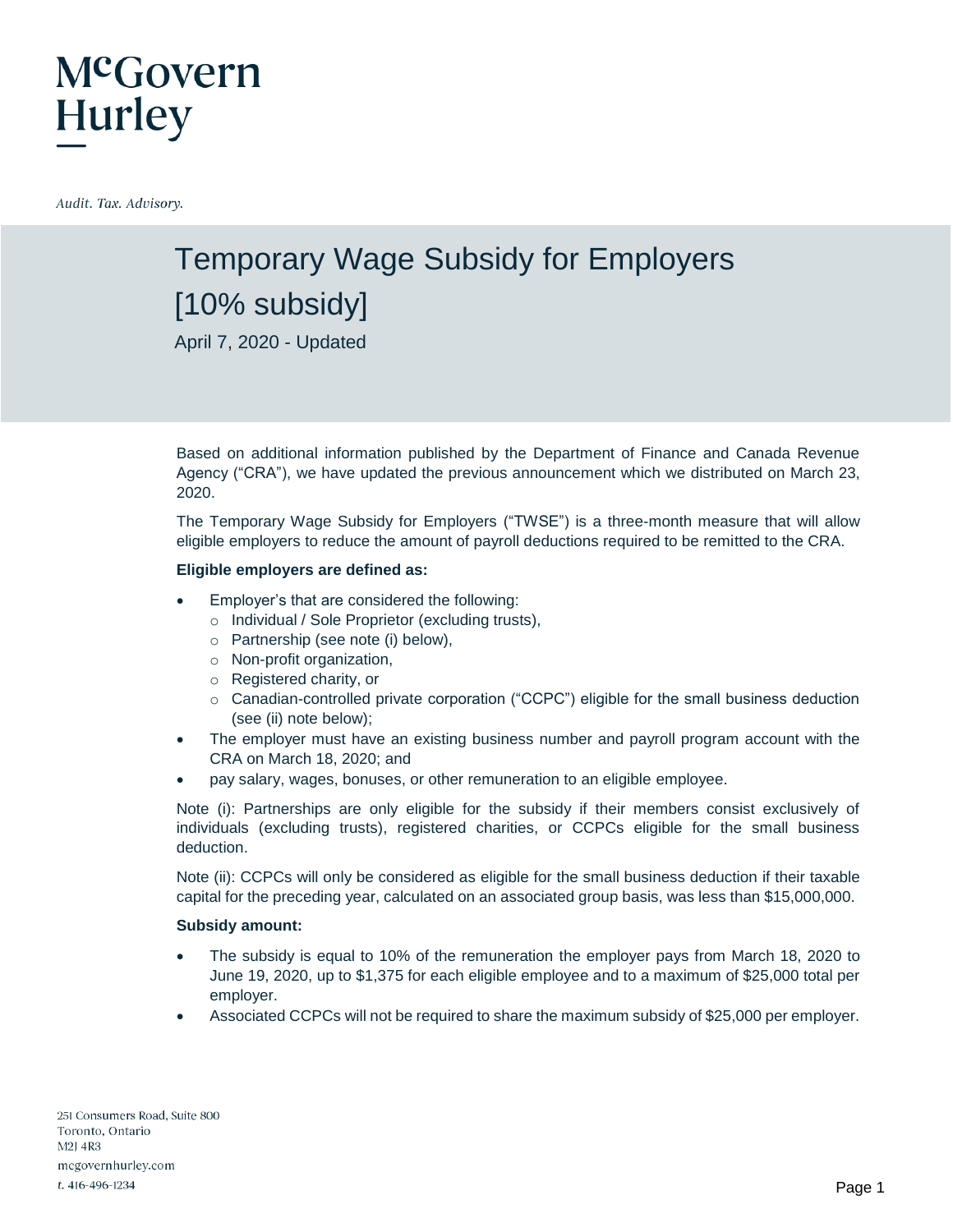## McGovern Hurley

#### **How to receive the subsidy:**

- Eligible employers will continue to deduct payroll tax withholdings [i.e. income tax, Canada Pension Plan ("CPP"), and Employment Insurance ("EI") premiums] from salary, wages, bonuses or other remunerations paid to employees as would normally be the case.
- The subsidy is deducted at the time when the employer remits these payroll tax withholdings to CRA.
- Once an eligible employer has calculated their subsidy, the employer would reduce the current (or future) payroll tax withholding remittances being paid to CRA.
- The subsidy amount is not automatically calculated by the CRA, the eligible employer must calculate it or request that their payroll provider adjust their payroll tax remittances for the subsidy.
- Remittance of CPP contributions or EI premiums cannot be reduced using this subsidy. Employers must continue remitting the CPP contributions and EI premiums that they deducted from their employees, as well as the employer's share of CPP contributions and EI premiums, to the CRA. The subsidy applies only towards the income tax component.
- If the subsidy exceeds the payroll tax remittances, the employer may reduce future payroll tax remittances to benefit from the subsidy. For example, if the employer calculated a subsidy of \$2,050 on remuneration paid from March 18, 2020 to June 19, 2020, but only deducted \$1,050 of income tax from their employees, the employer can reduce a future payroll remittance by \$1,000, even if that remittance is in respect to remuneration paid after June 19, 2020.

It is important to keep in mind that a subsidy received from a government is considered taxable income. Eligible employers who receive this benefit will have to include the amount as income in the year it is received. Presumably, non-profit organizations and charities will not have to pay tax on the benefit received because they are generally exempt from income tax.

#### **Books and records:**

An eligible employer will need to keep the following information to support the subsidy calculation:

- the total remuneration paid from March 18, 2020 to June 19, 2020;
- the income tax that was deducted from that remuneration; and
- the number of eligible employees paid in that period.

#### **Example #1:**

XYZ Corporation is a CCPC and an eligible employer. It employs six people. In its first payroll period ending after March 17, 2020, it paid each employee gross wages of \$4,000 as remuneration for work performed on March 18, 2020 and later. XYZ Corporation would be entitled to reduce the income tax portion of its payroll remittance by \$2,400 (i.e. \$4,000 x 10% x 6 employees). It would be limited to future subsidies of \$975 [\$1,375 - \$400] per employee that could be claimed for work performed up to June 20, 2020.

#### **Example #2:**

ABC Corporation and DEF Corporation are associated corporations because they are both controlled by the same person. Both corporations are CCPCs and eligible employers. ABC Corporation has 20 employees and has gross payroll for its first pay period ending after March 17, 2020 of \$100,000 for work performed on March 18, 2020 and later. During this current pay period, none of its employees had gross salary of more than \$13,750 for work performed on March 18, 2020 and later. DEF Corporation has one employee and it paid a bonus to him of \$150,000 on March 20, 2020. ABC Corporation can reduce its payroll remittance for the current payroll period by \$10,000 (i.e. \$100,000 x 10%), and DEF can reduce its payroll remittance for the current period by \$1,375 (i.e. the maximum